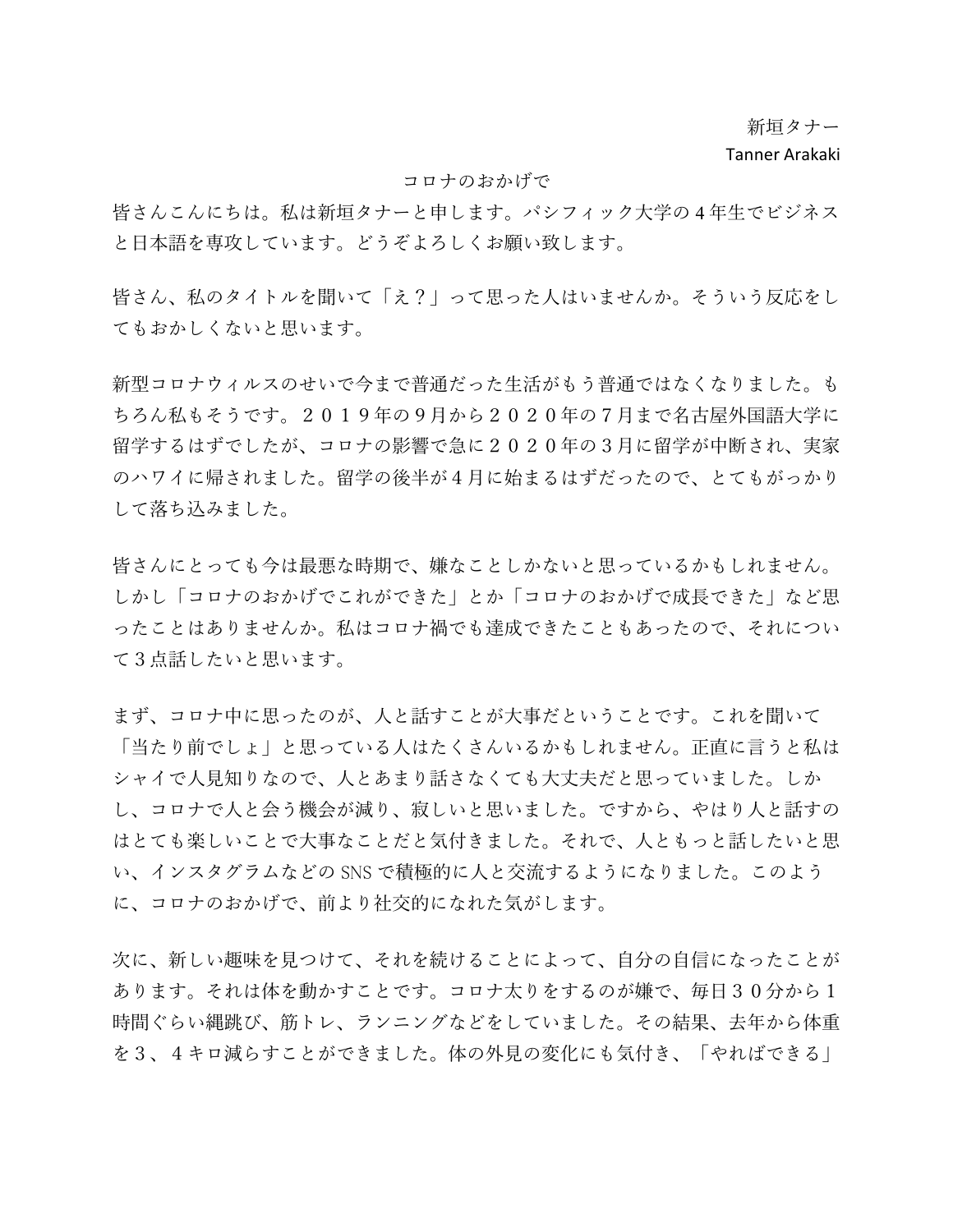と徐々に思うようになり、もっとポジティブな人になれた気がします。もし、コロナが なければ、運動を始めてそれを頑張って継続させることは難しかったと思います。

3つ目はコロナのおかげで自分がしたい仕事を見つけることができました。それは SNS 関係の仕事です。コロナ中は家にいることが多いので頭のなかでいろんなことを考えて いました。それでパッと思いついたのが日本語を楽しく教えるインスタグラムのアカウ ントを作ってみようということでした。去年の12月に始め、今はありがたいことに 16,000 人の方がフォローしてくれています。この経験をもとに、人々に SNS をいかに 有効に使えるかを伝える「SNS コンサルティング」という仕事をしたいと思いました。

まとめますと、コロナ禍でやりたいことができなくて、大変な思いをしている人はたく さんいると思います。しかし、それで落ち込むより、コロナのおかげで達成できたこと を考えたら前向きになれるし、人としてさらに成長できると思います。私自身も嫌なこ とはありましたけど、コロナがなかったら今の自分はなかったと思うので結果良かった と思います。今は大変な時期ですが、みなさんで一緒に乗り越えられたらいいなと思っ ています。スピーチはここまでです。ご清聴ありがとうございました。